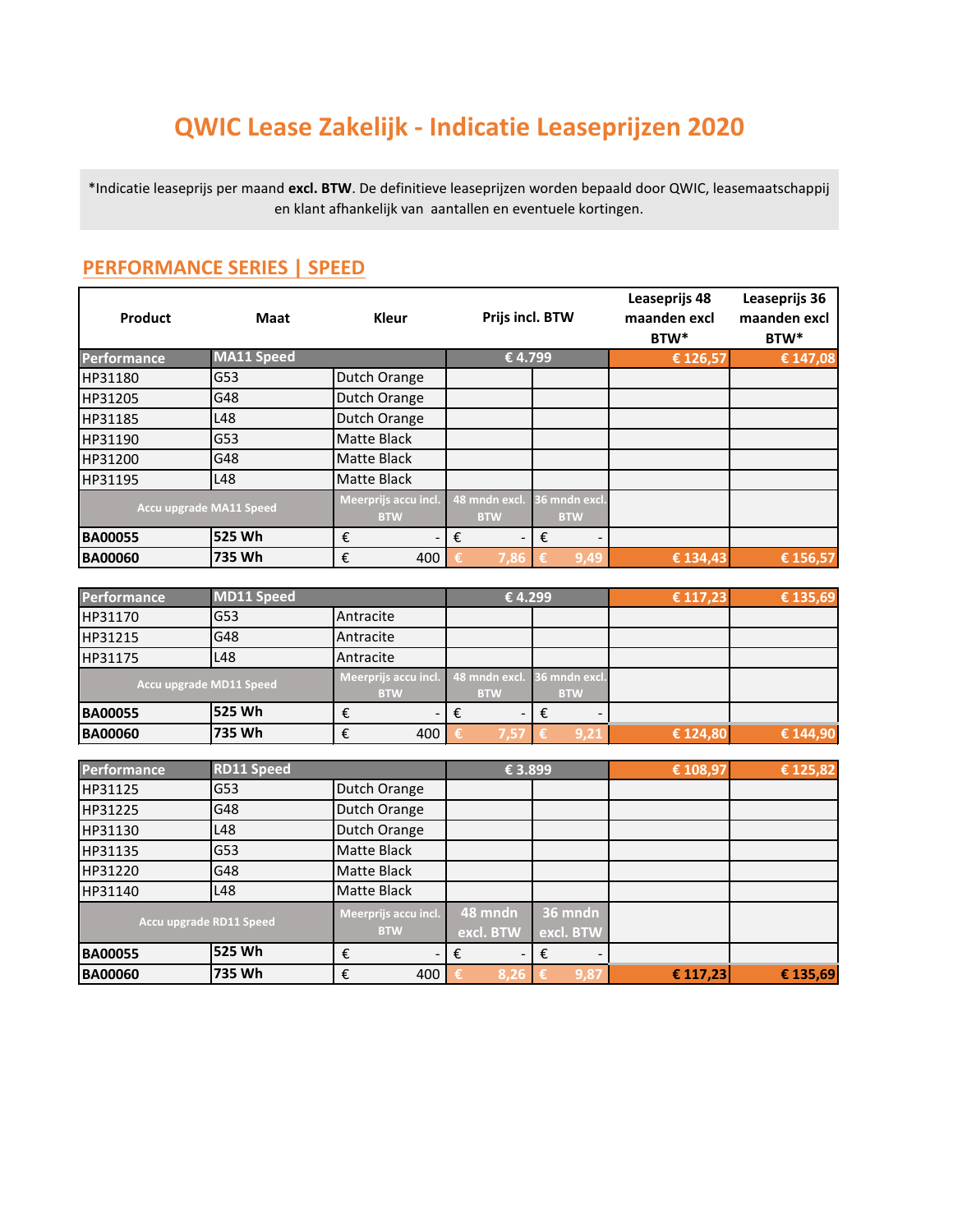### **PERFORMANCE SERIES**

| Product            | <b>Maat</b>        | Kleur                              | Prijs incl. BTW      |                               | Leaseprijs 48<br>maanden excl<br>BTW* | Leaseprijs 36<br>maanden excl<br>BTW* |
|--------------------|--------------------|------------------------------------|----------------------|-------------------------------|---------------------------------------|---------------------------------------|
| <b>Performance</b> | <b>MN380</b>       |                                    | €4.099               |                               | € 105,83                              | € 122,52                              |
| HP31160            | G53                | <b>Steel Blue</b>                  |                      |                               |                                       |                                       |
| HP31210            | G48                | <b>Steel Blue</b>                  |                      |                               |                                       |                                       |
| HP31165            | L48                | <b>Steel Blue</b>                  |                      |                               |                                       |                                       |
|                    | Accu upgrade MN380 | Meerprijs accu incl.<br><b>BTW</b> | 48 mndn<br>excl. BTW | 36 mndn<br>excl. BTW          |                                       |                                       |
| <b>BA00055</b>     | 525 Wh             | €                                  | €                    | $\boldsymbol{\epsilon}$       |                                       |                                       |
| <b>BA00060</b>     | 735 Wh             | €<br>400                           | €<br>7.54            | 9.18<br>€                     | € 113,37                              | € 131,70                              |
|                    |                    |                                    |                      |                               |                                       |                                       |
| Performance        | <b>MD11</b>        |                                    | € 3.699              |                               | €98,05                                | € 113,12                              |
| HP31250            | G53                | Antracite                          |                      |                               |                                       |                                       |
| HP31255            | G48                | Antracite                          |                      |                               |                                       |                                       |
| HP31260            | L48                | Antracite                          |                      |                               |                                       |                                       |
| Accu upgrade MD11  |                    | Meerprijs accu incl.<br><b>BTW</b> | 48 mndn<br>excl. BTW | 36 mndn<br>excl. BTW          |                                       |                                       |
| <b>BA00055</b>     | 525 Wh             | €                                  | €                    | $\boldsymbol{\epsilon}$       |                                       |                                       |
| <b>BA00060</b>     | 735 Wh             | €<br>400                           | €<br>7,78            | 9.40<br>€                     | € 105,83                              | € 122,52                              |
|                    |                    |                                    |                      |                               |                                       |                                       |
| Performance        | <b>RD11</b>        |                                    | € 3.299              |                               | € 90,01                               | € 103,45                              |
| HP31265            | G53                | Dutch Orange                       |                      |                               |                                       |                                       |
| HP31235            | G48                | Dutch Orange                       |                      |                               |                                       |                                       |
| HP31270            | L48                | Dutch Orange                       |                      |                               |                                       |                                       |
| HP31145            | G53                | <b>Matte Black</b>                 |                      |                               |                                       |                                       |
| HP31230            | G48                | <b>Matte Black</b>                 |                      |                               |                                       |                                       |
| HP31150            | L48                | <b>Matte Black</b>                 |                      |                               |                                       |                                       |
| HP31155            | G53                | Chalk White                        |                      |                               |                                       |                                       |
| HP31240            | G48                | Chalk White                        |                      |                               |                                       |                                       |
| HP31245            | L48                | Chalk White                        |                      |                               |                                       |                                       |
|                    | Accu upgrade RD11  | Meerprijs accu incl.<br><b>BTW</b> | 48 mndn<br>excl. BTW | 36 mndn<br>excl. BTW          |                                       |                                       |
| <b>BA00055</b>     | 525 Wh             | €                                  | €                    | $\boldsymbol{\epsilon}$       |                                       |                                       |
| <b>BA00060</b>     | 735 Wh             | €<br>400                           | €<br>8,04            | $\overline{\epsilon}$<br>9,67 | €98,05                                | € 113,12                              |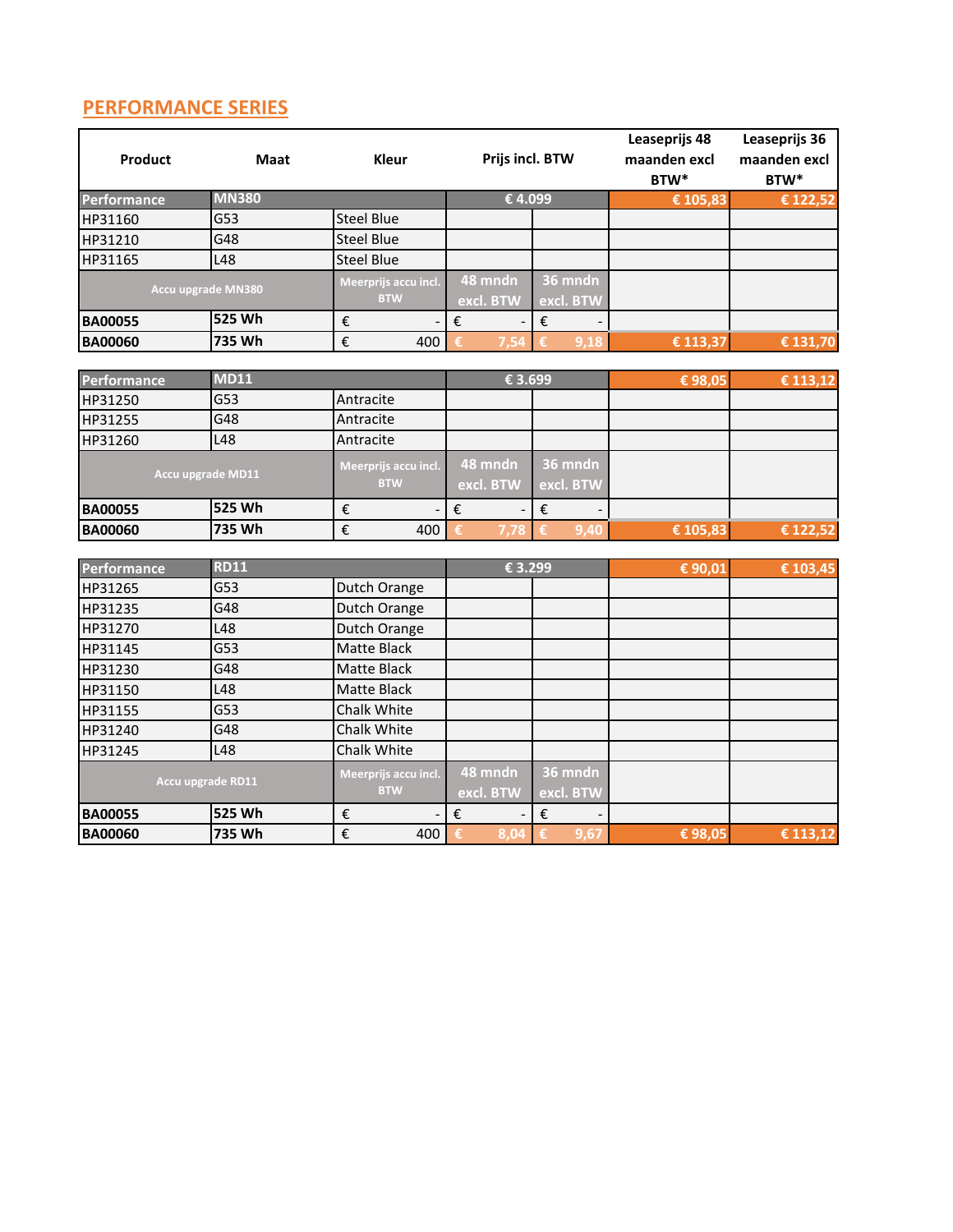## **PREMIUM SERIES | TOUR**

| <b>Product</b>               | <b>Maat</b>                  | <b>Kleur</b>                       |                                              | Prijs incl. BTW |                      |                         |                      | Leaseprijs 48<br>maanden excl<br>BTW* | Leaseprijs 36<br>maanden excl<br>BTW* |
|------------------------------|------------------------------|------------------------------------|----------------------------------------------|-----------------|----------------------|-------------------------|----------------------|---------------------------------------|---------------------------------------|
| Premium                      | <b>MA8 Tour</b>              |                                    |                                              |                 | € 3.299              |                         |                      | € 90,01                               | € 103,45                              |
| HP11085                      | G54                          | Ocean Blue                         |                                              |                 |                      |                         |                      |                                       |                                       |
| HP11090                      | L54                          | Ocean Blue                         |                                              |                 |                      |                         |                      |                                       |                                       |
| HP11095                      | L48                          | Ocean Blue                         |                                              |                 |                      |                         |                      |                                       |                                       |
| HP11105                      | G54                          | <b>Matte Black</b>                 |                                              |                 |                      |                         |                      |                                       |                                       |
| HP11110                      | L54                          | <b>Matte Black</b>                 |                                              |                 |                      |                         |                      |                                       |                                       |
| HP11115                      | L48                          | <b>Matte Black</b>                 |                                              |                 |                      |                         |                      |                                       |                                       |
|                              | <b>Accu upgrade MA8 Tour</b> | Meerprijs accu incl.<br><b>BTW</b> | 48 mndn<br>36 mndn<br>excl. BTW<br>excl. BTW |                 |                      |                         |                      |                                       |                                       |
| BA00065                      | 375 Wh                       | €                                  |                                              | €               |                      | €                       |                      |                                       |                                       |
| <b>BA00070</b>               | 470 Wh                       | €                                  | 150                                          | €               | 3,04                 | €                       | 3,65                 | €93,05                                | € 107,10                              |
| BA00075                      | 625 Wh                       | €                                  | 400                                          |                 | 8,04                 | €                       | 9,67                 | €98,05                                | $E$ 113,12                            |
| <b>BA00080</b>               | 735Wh                        | €                                  | 550                                          | €               | 10.69                |                         | 12.93                | € 100,70                              | € 116,38                              |
| Premium                      | <b>MN8 Tour</b>              |                                    |                                              |                 | € 2.799              |                         |                      | € 80,81                               | €92,21                                |
| HP11140                      | G56                          |                                    | Midnight Blue                                |                 |                      |                         |                      |                                       |                                       |
| HP11145                      | L54                          |                                    | Midnight Blue                                |                 |                      |                         |                      |                                       |                                       |
| HP11150                      | L48                          | Midnight Blue                      |                                              |                 |                      |                         |                      |                                       |                                       |
| HP11155                      | G56                          | Antracite                          |                                              |                 |                      |                         |                      |                                       |                                       |
| HP11160                      | L54                          | Antracite                          |                                              |                 |                      |                         |                      |                                       |                                       |
| HP11165                      | L48                          | Antracite                          |                                              |                 |                      |                         |                      |                                       |                                       |
| <b>Accu upgrade MN8 Tour</b> |                              | Meerprijs accu incl.<br><b>BTW</b> |                                              |                 | 48 mndn<br>excl. BTW |                         | 36 mndn<br>excl. BTW |                                       |                                       |
| BA00065                      | 375 Wh                       | €                                  |                                              | €               |                      | $\boldsymbol{\epsilon}$ |                      |                                       |                                       |
| BA00070                      | 470 Wh                       | €                                  | 150                                          | €               | 2,65                 | €                       | 3,26                 | € 83,46                               | € 95,47                               |
| BA00075                      | 625 Wh                       | €                                  | 400                                          | €               | 7.43                 | €                       | 9,06                 | € 88,24                               | € 101,27                              |
| BA00080                      | 735Wh                        | €                                  | 550                                          | €               | 10,47                | €                       | 12,71                | €91,28                                | € 104,92                              |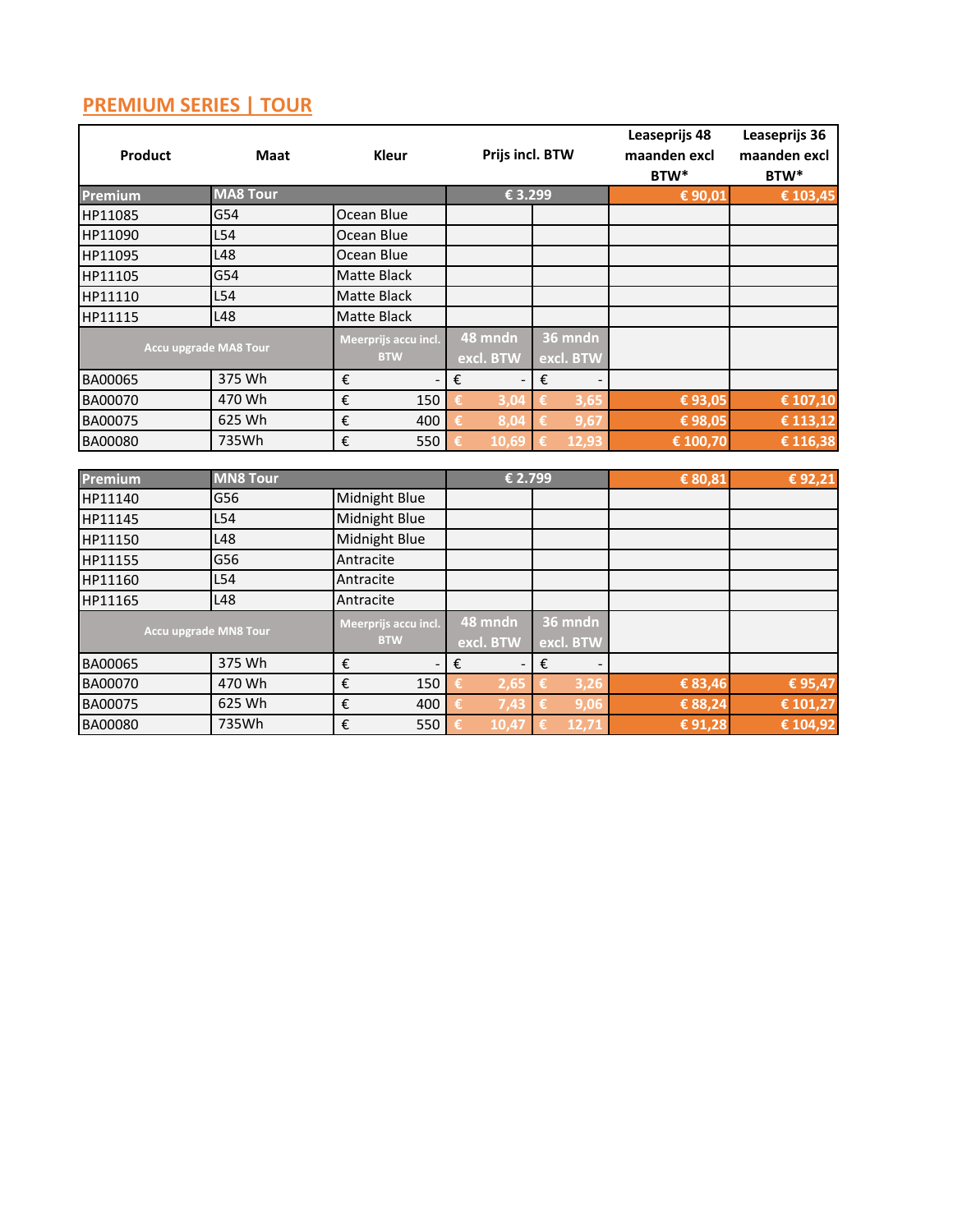### **PREMIUM I SERIES**

| <b>Product</b> | <b>Maat</b>                      | <b>Kleur</b>                       | Prijs incl. BTW      |                         | Leaseprijs 48<br>maanden excl<br>BTW* | Leaseprijs 36<br>maanden excl<br>BTW* |
|----------------|----------------------------------|------------------------------------|----------------------|-------------------------|---------------------------------------|---------------------------------------|
| Premium i      | MN7+ Belt                        |                                    | € 3.099              |                         | € 86,47                               | €99,09                                |
| HP15400        | G54                              | <b>Charcoal Black</b>              |                      |                         |                                       |                                       |
| HP15405        | L54                              | <b>Charcoal Black</b>              |                      |                         |                                       |                                       |
| HP15410        | L49                              | <b>Charcoal Black</b>              |                      |                         |                                       |                                       |
| HP15415        | G54                              | Walnut Brown                       |                      |                         |                                       |                                       |
| HP15420        | L54                              | <b>Walnut Brown</b>                |                      |                         |                                       |                                       |
| HP15425        | L49                              | Walnut Brown                       |                      |                         |                                       |                                       |
|                | Accu upgrade Premium i MN7+ Belt | Meerprijs accu incl.<br><b>BTW</b> | 48 mndn<br>excl. BTW | 36 mndn<br>excl. BTW    |                                       |                                       |
| BA00125        | 400 Wh                           | €                                  | €                    | $\boldsymbol{\epsilon}$ |                                       |                                       |
| BA00130        | 540 Wh                           | €<br>200                           |                      | 4.36                    | € 90,01                               | € 103,45                              |
|                |                                  |                                    |                      |                         |                                       |                                       |
| Premium i      | $MN7+$                           |                                    | € 2.749              |                         | €79,93                                | $\overline{\epsilon}$ 91,12           |
| HP15000        | G59                              | Midnight Blue                      |                      |                         |                                       |                                       |
| HP15005        | G54                              | Midnight Blue                      |                      |                         |                                       |                                       |
| HP15010        | L59                              | Midnight Blue                      |                      |                         |                                       |                                       |
| HP15015        | L54                              | Midnight Blue                      |                      |                         |                                       |                                       |
| HP15020        | L49                              | Midnight Blue                      |                      |                         |                                       |                                       |
| HP15025        | L46                              | Midnight Blue                      |                      |                         |                                       |                                       |
| HP15030        | G59                              | <b>Charcoal Black</b>              |                      |                         |                                       |                                       |
| HP15035        | G54                              | <b>Charcoal Black</b>              |                      |                         |                                       |                                       |
| HP15040        | L59                              | <b>Charcoal Black</b>              |                      |                         |                                       |                                       |
| HP15045        | L54                              | <b>Charcoal Black</b>              |                      |                         |                                       |                                       |
| HP15050        | L49                              | <b>Charcoal Black</b>              |                      |                         |                                       |                                       |
| HP15055        | L46                              | <b>Charcoal Black</b>              |                      |                         |                                       |                                       |
| HP15060        | L54                              | Maple Sand                         |                      |                         |                                       |                                       |
| HP15065        | L48                              | <b>Maple Sand</b>                  |                      |                         |                                       |                                       |
| HP15070        | L46                              | Maple Sand                         |                      |                         |                                       |                                       |
|                | Accu upgrade Premium i MN7+      | Meerprijs accu incl.<br><b>BTW</b> | 48 mndn<br>excl. BTW | 36 mndn<br>excl. BTW    |                                       |                                       |
| BA00125        | 400 Wh                           | €                                  | €                    | $\boldsymbol{\epsilon}$ |                                       |                                       |
| BA00130        | 540 Wh                           | $\pmb{\epsilon}$<br>200            |                      |                         | € 83,46                               | € 95.47                               |
|                |                                  |                                    |                      |                         |                                       |                                       |
| Premium i      | MN7                              |                                    | € 2.399              |                         | €73,09                                | € 82,85                               |
| HP15300        | G56                              | Maple Sand                         |                      |                         |                                       |                                       |
| HP15305        | L54                              | Maple Sand                         |                      |                         |                                       |                                       |
| HP15310        | L48                              | Maple Sand                         |                      |                         |                                       |                                       |
| HP15315        | L46                              | Maple Sand                         |                      |                         |                                       |                                       |
| HP15320        | G59                              | Matte Black                        |                      |                         |                                       |                                       |
| HP15325        | G56                              | Matte Black                        |                      |                         |                                       |                                       |
| HP15330        | L59                              | Matte Black                        |                      |                         |                                       |                                       |
| HP15335        | L54                              | Matte Black                        |                      |                         |                                       |                                       |
| HP15340        | L48                              | Matte Black                        |                      |                         |                                       |                                       |
| HP15345        | L46                              | Matte Black                        |                      |                         |                                       |                                       |
|                | Accu upgrade Premium i MN7       | Meerprijs accu incl.<br><b>BTW</b> | 48 mndn<br>excl. BTW | 36 mndn<br>excl. BTW    |                                       |                                       |
| BA00125        | 400 Wh                           | €                                  | €                    | €                       |                                       |                                       |
|                |                                  |                                    |                      |                         |                                       |                                       |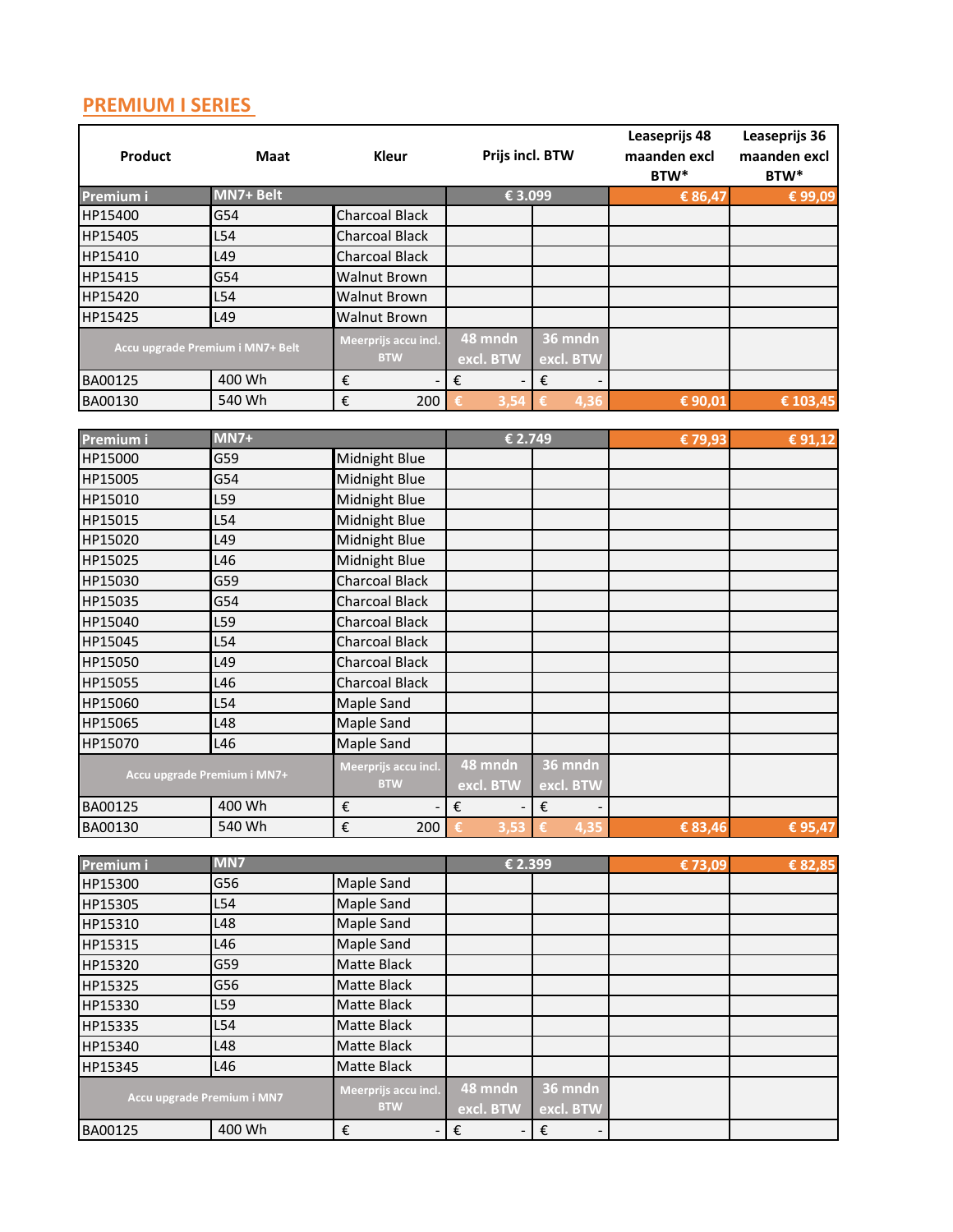| 10 Wh<br>200<br><b>BA00130</b><br><b>540</b> |
|----------------------------------------------|
|----------------------------------------------|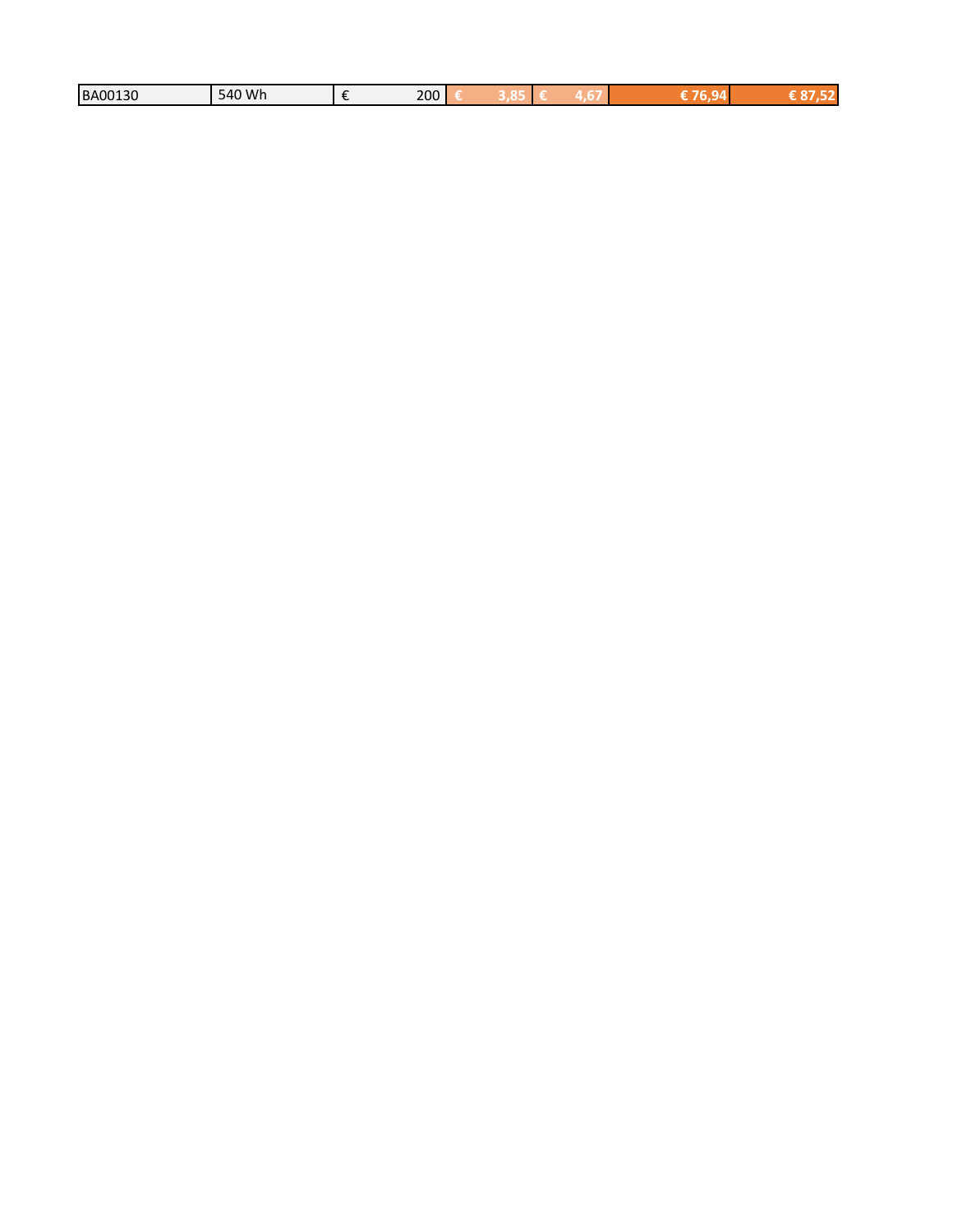| Product                      | <b>Maat</b>                    |                                    | <b>Kleur</b>         |                      | Prijs incl. BTW        |                      |                      | Leaseprijs 48<br>maanden excl<br>BTW* | Leaseprijs 36<br>maanden excl<br>BTW* |
|------------------------------|--------------------------------|------------------------------------|----------------------|----------------------|------------------------|----------------------|----------------------|---------------------------------------|---------------------------------------|
| Premium                      | <b>MN8 Bafang Belt</b>         |                                    |                      |                      | € 3.099                |                      |                      | € 86,47                               | €99,09                                |
| HP10815                      | G59                            | Army Green                         |                      |                      |                        |                      |                      |                                       |                                       |
| HP10820                      | L54                            | Army Green                         |                      |                      |                        |                      |                      |                                       |                                       |
| HP10825                      | L48                            | Army Green                         |                      |                      |                        |                      |                      |                                       |                                       |
| HP10830                      | G59                            | Antracite                          |                      |                      |                        |                      |                      |                                       |                                       |
| HP10835                      | L54                            | Antracite                          |                      |                      |                        |                      |                      |                                       |                                       |
| HP10840                      | L48                            | Antracite                          |                      |                      |                        |                      |                      |                                       |                                       |
| Accu upgrade MN8 Bafang Belt |                                | Meerprijs accu incl.<br><b>BTW</b> |                      | 48 mndn<br>excl. BTW |                        | 36 mndn<br>excl. BTW |                      |                                       |                                       |
| BA00065                      | 375 Wh                         | €                                  |                      |                      |                        |                      |                      |                                       |                                       |
| BA00070                      | 470 Wh                         | €                                  | 150                  | €                    | 2,65                   | $\epsilon$           | 3,27                 | € 89,12                               | € 102,36                              |
| BA00075                      | 625 Wh                         | €                                  | 400                  |                      | 7,46                   | €                    | 9,09                 | €93,93                                | € 108,18                              |
| <b>BA00080</b>               | 735Wh                          | €                                  | 550                  |                      | 10.70                  | €                    | 12,94                | €97,17                                | € 112,03                              |
| Premium                      | <b>MN8 Bafang</b>              |                                    |                      | € 2.599              |                        |                      | € 76,94              | € 87,52                               |                                       |
| HP10980                      | G59                            | <b>Steel Blue</b>                  |                      |                      |                        |                      |                      |                                       |                                       |
| HP10845                      | G54                            | <b>Steel Blue</b>                  |                      |                      |                        |                      |                      |                                       |                                       |
| HP10985                      | L59                            | <b>Steel Blue</b>                  |                      |                      |                        |                      |                      |                                       |                                       |
| HP10850                      | L54                            | <b>Steel Blue</b>                  |                      |                      |                        |                      |                      |                                       |                                       |
| HP10855                      | L49                            | <b>Steel Blue</b>                  |                      |                      |                        |                      |                      |                                       |                                       |
| HP10990                      | L46                            | <b>Steel Blue</b>                  |                      |                      |                        |                      |                      |                                       |                                       |
|                              | <b>Accu upgrade MN8 Bafang</b> |                                    | Meerprijs accu incl. |                      | $48$ mndn<br>excl. BTW |                      | 36 mndn<br>excl. BTW |                                       |                                       |
| BA00065                      | 375 Wh                         | €                                  |                      |                      |                        |                      |                      |                                       |                                       |
| BA00070                      | 470 Wh                         | €                                  | 150                  |                      | 2,99                   | €                    | 3,60                 | € 79,93                               | €91,12                                |
| BA00075                      | 625 Wh                         | €                                  | 400                  |                      | 7,40                   | €                    | 8,04                 | € 84,34                               | €95,56                                |
| BA00080                      | 735Wh                          | €                                  | 550                  |                      | 10,42                  | €                    | 12,66                | € 87,36                               | € 100,18                              |

### **PREMIUM SERIES | BAFANG -- Part 1**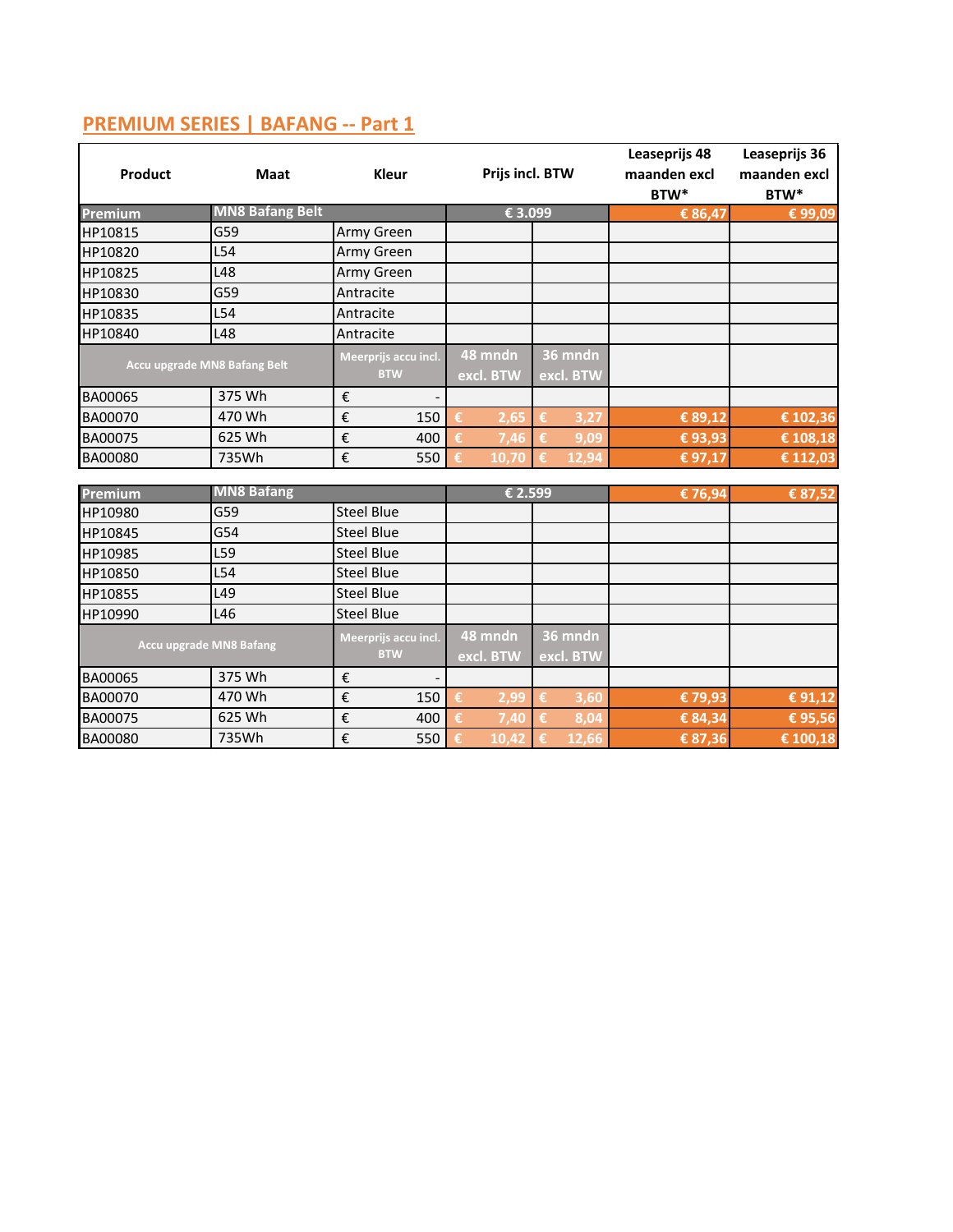| Product        | Maat                           | <b>Kleur</b>                       | Prijs incl. BTW      |                      | Leaseprijs 48<br>maanden excl<br>BTW* | Leaseprijs 36<br>maanden excl<br>BTW* |
|----------------|--------------------------------|------------------------------------|----------------------|----------------------|---------------------------------------|---------------------------------------|
| Premium        | <b>MN7 Bafang</b>              |                                    | € 2.399              |                      | € 73,09                               | € 82,85                               |
| HP11065        | G59                            | Matte Black                        |                      |                      |                                       |                                       |
| HP11025        | G54                            | <b>Matte Black</b>                 |                      |                      |                                       |                                       |
| HP11070        | L59                            | <b>Matte Black</b>                 |                      |                      |                                       |                                       |
| HP11030        | L54                            | Matte Black                        |                      |                      |                                       |                                       |
| HP11035        | L49                            | Matte Black                        |                      |                      |                                       |                                       |
| HP11040        | L46                            | Matte Black                        |                      |                      |                                       |                                       |
| HP11045        | G54                            | Ocean Blue                         |                      |                      |                                       |                                       |
| HP11050        | L54                            | Ocean Blue                         |                      |                      |                                       |                                       |
| HP11055        | L49                            | Ocean Blue                         |                      |                      |                                       |                                       |
| HP11060        | L46                            | Ocean Blue                         |                      |                      |                                       |                                       |
| HP10995        | G59                            | Space Grey                         |                      |                      |                                       |                                       |
| HP11000        | G54                            | Space Grey                         |                      |                      |                                       |                                       |
| HP11005        | L59                            | Space Grey                         |                      |                      |                                       |                                       |
| HP11010        | L54                            | Space Grey                         |                      |                      |                                       |                                       |
| HP11015        | L49                            | Space Grey                         |                      |                      |                                       |                                       |
| HP11020        | L46                            | <b>Space Grey</b>                  |                      |                      |                                       |                                       |
| HP11290        | G59                            | Midnight Blue                      |                      |                      |                                       |                                       |
| HP11295        | G54                            | Midnight Blue                      |                      |                      |                                       |                                       |
| HP11300        | L59                            | Midnight Blue                      |                      |                      |                                       |                                       |
| HP11305        | L54                            | Midnight Blue                      |                      |                      |                                       |                                       |
| HP11310        | L49                            | Midnight Blue                      |                      |                      |                                       |                                       |
| HP11315        | L46                            | Midnight Blue                      |                      |                      |                                       |                                       |
| HP11320        | G54                            | Maple Sand                         |                      |                      |                                       |                                       |
| HP11325        | L54                            | Maple Sand                         |                      |                      |                                       |                                       |
| HP11330        | L49                            | Maple Sand                         |                      |                      |                                       |                                       |
| HP11335        | L46                            | Maple Sand                         |                      |                      |                                       |                                       |
|                | <b>Accu upgrade MN8 Bafang</b> | Meerprijs accu incl.<br><b>BTW</b> | 48 mndn<br>excl. BTW | 36 mndn<br>excl. BTW |                                       |                                       |
| BA00065        | 375 Wh                         | $\boldsymbol{\epsilon}$            |                      |                      |                                       |                                       |
| BA00070        | 470 Wh                         | €<br>150                           | €<br>2,97            | €<br>3,58            | € 76,06                               | € 86,43                               |
| BA00075        | 625 Wh                         | €<br>400                           | £.                   | €<br>9.36            | € 80,81                               | € 92,21                               |
| <b>BA00080</b> | 735Wh                          | €<br>550                           | 10.37                | €<br>12.62           | € 83,46                               | € 95,47                               |

### **PREMIUM SERIES | BAFANG -- Part 2**